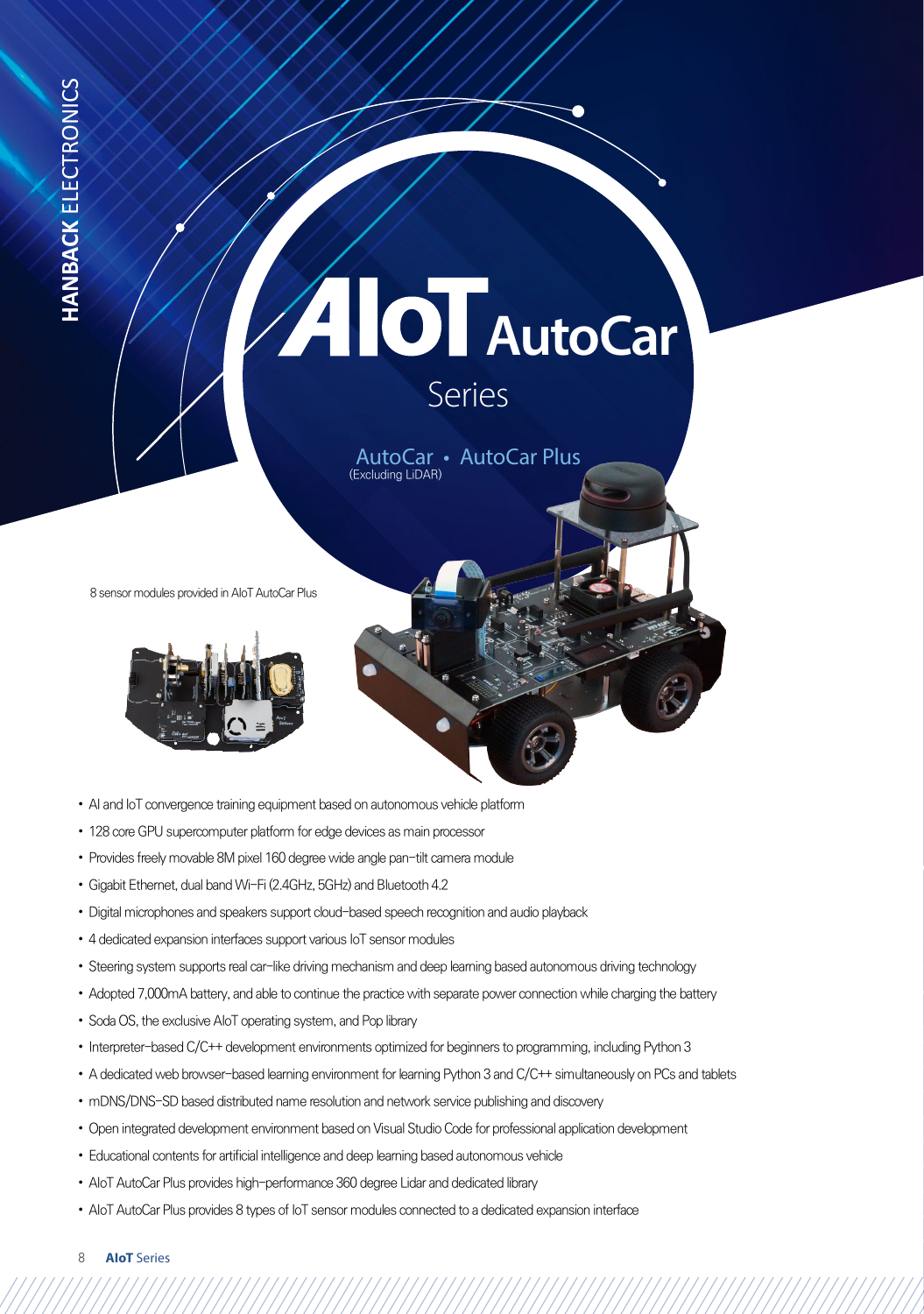## **Training Contents**

#### Introducing AIoT AutoCar

*<b>Product Configuration* 

AIoT AutoCar Configuration AIoT AutoCar Lab Environment

#### AI Technology

Supervised and Unsupervised Learing Theory and Practice of Pop.AI-based Linear and Logistic Regression Theory and Practice of Pop.AI-based Perceptron Theory and Practice of Pop.AI based ANN, DNN, and CNN Theory and Practice of Pop.AI & OpenAI-based Reinforcement Learning Understanding TensorFlow

#### Data Processing Technology

Numpy for Fast Multidimensional Matrix Operations Pandas for Analyzing Time Series and Tabular Data Matplotlib for Data Visualization

#### Deep Learning Based Autonomous Driving Technology

Overview of Autonomous Driving Technology Basic Driving Practice Remote Operation Practice Collision Avoidance Practice Driving Practice Along the Objects Transfer Learning Practice Advanced Learning for Autonomous Driving



**AloT** AutoCar Plus



8 sensor modules provided in AIoT AutoCar Plus

Platform USB (include OS image and Tools) 1EA

12V 4A Charger



Micro SD Adapter 1EA



USB to Ethernet Adapter

1EA





Ethernet Cable 1EA

1EA

User Guide book 1EA

### **Software Specifications**

| List        |                                            | Specification                                                                                                                                                                                                   |
|-------------|--------------------------------------------|-----------------------------------------------------------------------------------------------------------------------------------------------------------------------------------------------------------------|
| Soda OS     | Linux Kernel                               | 4.19                                                                                                                                                                                                            |
|             | Desktop                                    | X-Server, Openbox, LightDM, Tint2, blueman, network-manager, conky                                                                                                                                              |
|             | <b>CLI</b>                                 | Zsh, Tmux, Peco, powerlevel9k thema, Powerline fonts                                                                                                                                                            |
|             | <b>Tool Chain</b>                          | GCC 9, JDK, Node JS, Python3, Clang                                                                                                                                                                             |
|             | <b>IDE</b>                                 | Visual Studio Code, NeoVim, Geany                                                                                                                                                                               |
|             | Connectivity                               | Mosquitto (MQTT), Bluez, mtr, nmap, iptraf, Samba, Blynk Server, Remove<br>Desktop Server                                                                                                                       |
|             | Multimedia                                 | portaudio. sox, OpenCV 4, snowboy, Google Assistant                                                                                                                                                             |
|             | Data Science & Al                          | Python3, Numpy, Matplotlib, sympy, Pandas, Seaborn, Scipy, Gym                                                                                                                                                  |
|             |                                            | Scikit-learn, Tensorflow, Keras                                                                                                                                                                                 |
| Pop Library | <b>Output Object</b><br>$(C/C++, Python3)$ | Led, Laser, Buzzer, Relay, RGBLed, DCMotor, StepMotor, OLed<br>PiezoBuzzer, PixelDisplay, TextLCD, FND, Led Bar                                                                                                 |
|             | Input Object<br>$(C/C++, Python3)$         | Switch, Touch, Reed, LimitSwitch, Mercury, Knock, Tilt, Opto, Pir, Flame<br>LineTrace, TempHumi, UltraSonic, Shock, Sound, Potentiometer, Cds<br>SoilMoisture, Thermistor, Temperature, Gas, Dust, Psd. Gesture |
|             | Multimedia (Python3)                       | AudioPlay, AudioPlayList, AudioRecord, Tone, SoundMeter                                                                                                                                                         |
|             | Voice Assistant (Python3)                  | GAssistant, create_conversation_stream                                                                                                                                                                          |
|             | AI (Python3)                               | Linear Regression, Logistic Regression, Perceptron, ANN, DNN, CNN, DQN                                                                                                                                          |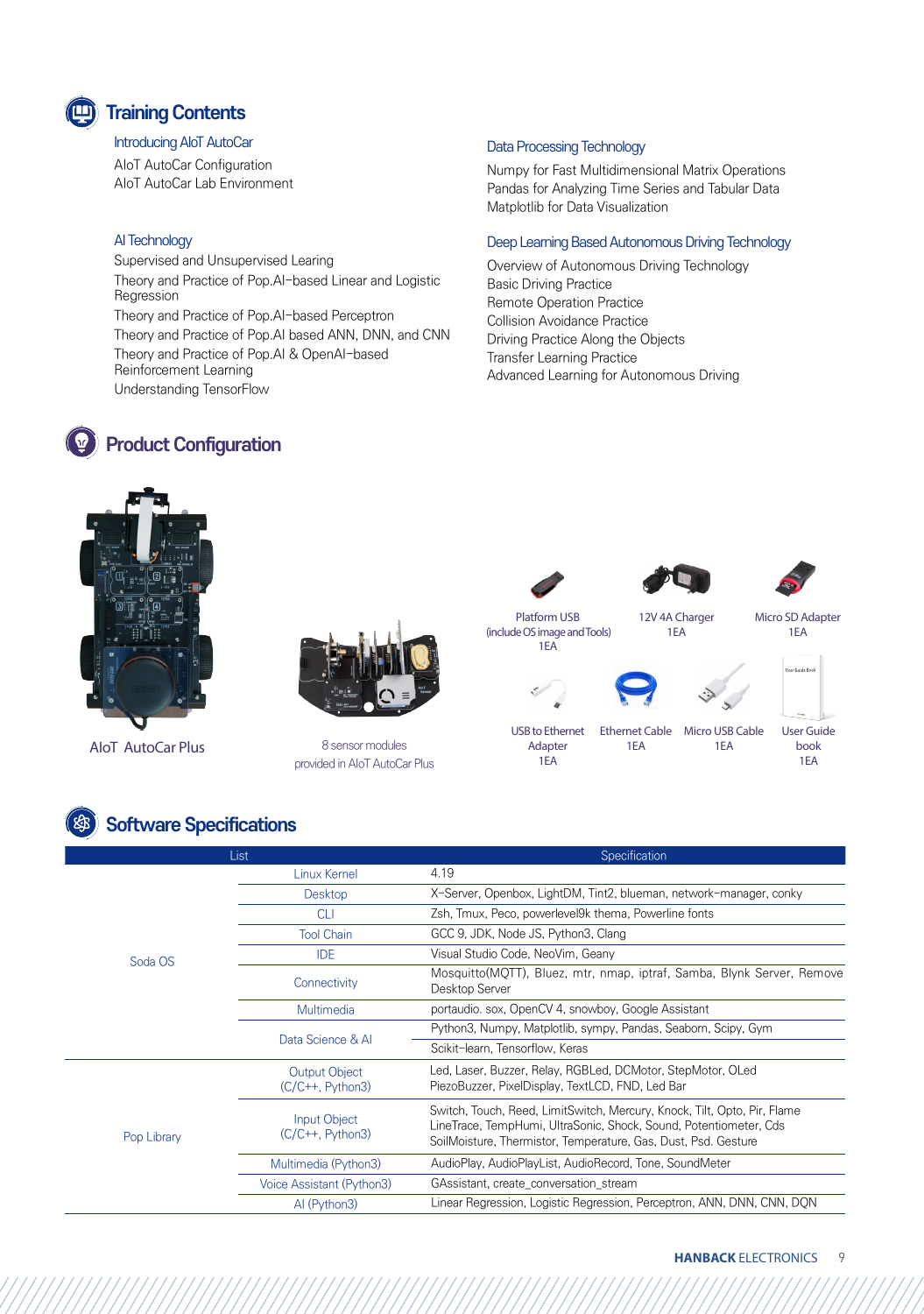

## *<b> Hardware Specifications of AIoT AutoCar*

#### Main Module

| List                  | Specification                                                                   |
|-----------------------|---------------------------------------------------------------------------------|
| <b>CPU</b>            | Quad-Core ARM A57 @ 1.43 GHz                                                    |
| <b>GPU</b>            | Maxwell Core 128EA                                                              |
|                       |                                                                                 |
| Memory                | 4GB 64-bit LPDDR4 25.6 GB/s                                                     |
| Storage               | MicroSD (64GB)                                                                  |
| Video Encode          | 4K@30   4x 1080p@30   9x 720p@30 (H.264/H.265)                                  |
| Video Decoder         | 4K@60   2x 4K@30   8x 1080p@30   18x 720p@30 (H.264/H.265)                      |
| Camera                | MIPI CSI-2 DPHY Lanes                                                           |
|                       |                                                                                 |
|                       | Dual Band Wireless Wi-Fi 2GHz/5GHz Band, 867Mbps, 802.11ac                      |
| Connectivity          | Bluetooth 4.2                                                                   |
|                       | Gigabit Ethernet                                                                |
| <b>Display</b>        | HDMI and Display Port                                                           |
| <b>USB</b>            | 4x USB 3.0, USB 2.0 Micro-B                                                     |
|                       |                                                                                 |
| <b>Body</b>           |                                                                                 |
|                       |                                                                                 |
| List                  | Specification                                                                   |
|                       | Rear Wheel                                                                      |
| Motor                 | $-$ RPM 500                                                                     |
|                       | - Gear Rate 1:30                                                                |
|                       | - Max Speed 1.5m/s                                                              |
|                       | Servo Motor                                                                     |
| Steering              | - Stall torque: 9.4 kgf·cm (4.8 V), 11 kgf·cm (6 V)                             |
|                       | - Operating speed: $0.17$ s/60 $(4.8$ V), $0.14$ s/60 $(6$ V)                   |
|                       | Image Sensor : Sony IMX219                                                      |
|                       | Resolution: 8M Pixel Native Resolution Sensor (3280 x 2464 Pixel Static Images) |
|                       | Video: 1080p30, 720p60 and 640x480p90                                           |
| Camera                | Inux IIntergration: V4L2 driver available                                       |
|                       | Focal length: 3.04 mm                                                           |
|                       | Angle of View: 160 Degrees                                                      |
|                       | Focal Ratio (F-Stop): 2.35                                                      |
|                       | Servo Motor                                                                     |
|                       | - Stall Torque: 9.4 kgf·cm (4.8 V), 11 kgf·cm (6 V)                             |
| PAN/TILT Part         | - Operating Speed: $0.17 s/60^{\circ}(4.8 V)$ , $0.14 s/60^{\circ}(6 V)$        |
|                       | Servo Brackets 2EA                                                              |
|                       | Camera Guide                                                                    |
|                       | Sound IC: WM8960                                                                |
|                       | Interface: $I^2C$ , $I^2S$                                                      |
|                       |                                                                                 |
|                       | Channel: Input 2ch, Output 2ch                                                  |
| Sound                 | Programmable ALC / limiter and Noise Gate                                       |
|                       | On-chip Headphone Driver 40mW Output Power Into 16Ω at 3.3V                     |
|                       | 2CH Microphone                                                                  |
|                       | Stereo Speaker                                                                  |
|                       | DC 4~28V measurement                                                            |
| Voltage/Current Meter | Current 0~10A measurement                                                       |
|                       | Tolerance +-1%                                                                  |
|                       | Operating Temperature −10°C ~ 65°C                                              |
| LED                   | Front/Rear LED 4EA                                                              |
|                       | Sensor Block 1: +5V, +3.3V, GND, I <sup>2</sup> C, ADC 2EA, GPIO 3EA            |
|                       | Sensor Block 2: +5V, +3.3V, GND, I <sup>2</sup> C, ADC 2EA, GPIO 3EA            |
| Sensor Module Block   | Sensor Block 3: +5V, +3.3V, GND, SPI, GPIO 3EA                                  |
|                       | Sensor Block 4: +5V, +3.3V, GND, ADC 1EA, GPIO 7EA                              |
|                       | Device: MPU6050N                                                                |
|                       | Resolution: 16bit                                                               |
|                       | Gyroscope Range: +-250, +-500, +-1000, +-2000°/S                                |
| 6-AXIS                | Accelerometer Range: $+-2$ , $+-4$ , $+-8$ , $+-18g$                            |
|                       | Interface: I <sup>2</sup> C                                                     |
|                       | Supply Voltage: 3.3V                                                            |
|                       | Driver IC: SSD1306                                                              |
|                       | Size: 0.91 inch                                                                 |
|                       | Resolution: 128x32                                                              |
| OLED                  | Interface: $I^2C$                                                               |
|                       | Supply Voltage: 5V                                                              |
|                       | Size: 313 X 247mm                                                               |
|                       | 11.1V/7000mA                                                                    |
| <b>Battery</b>        | 12.6V/4000mA Charger Support                                                    |
|                       |                                                                                 |
| Size                  | 280 X 195 X 160 (Exclude Camera Module: 85) (mm)                                |
| Weight                | $2.1$ Kg                                                                        |
| <b>Wheels</b>         | 4 Wheels                                                                        |
|                       | Input Device: Tact Switch x 2EA(GPIO)                                           |
| <b>Basic Module</b>   | Output Device: LED 8EA(I <sup>2</sup> C)                                        |
|                       |                                                                                 |
|                       | Actuator: Passive Buzzer(GPIO)                                                  |